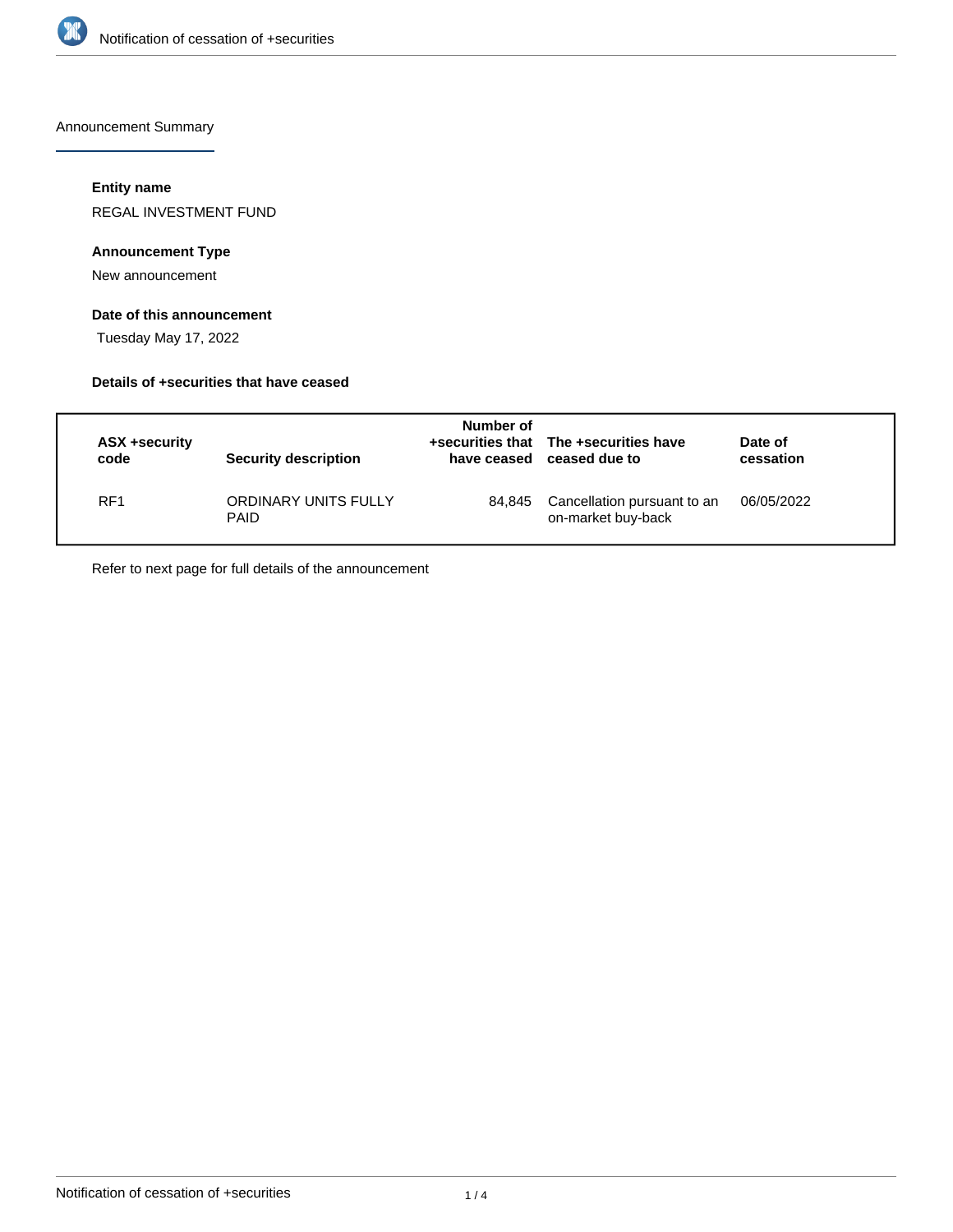

Part 1 - Announcement Details

## **1.1 Name of +Entity**

REGAL INVESTMENT FUND

We (the entity named above) provide the following information about our issued capital.

**1.2 Registered Number Type**

ARSN

**Registration Number** 632283384

# **1.3 ASX issuer code**

RF1

# **1.4 The announcement is**

New announcement

# **1.5 Date of this announcement**

17/5/2022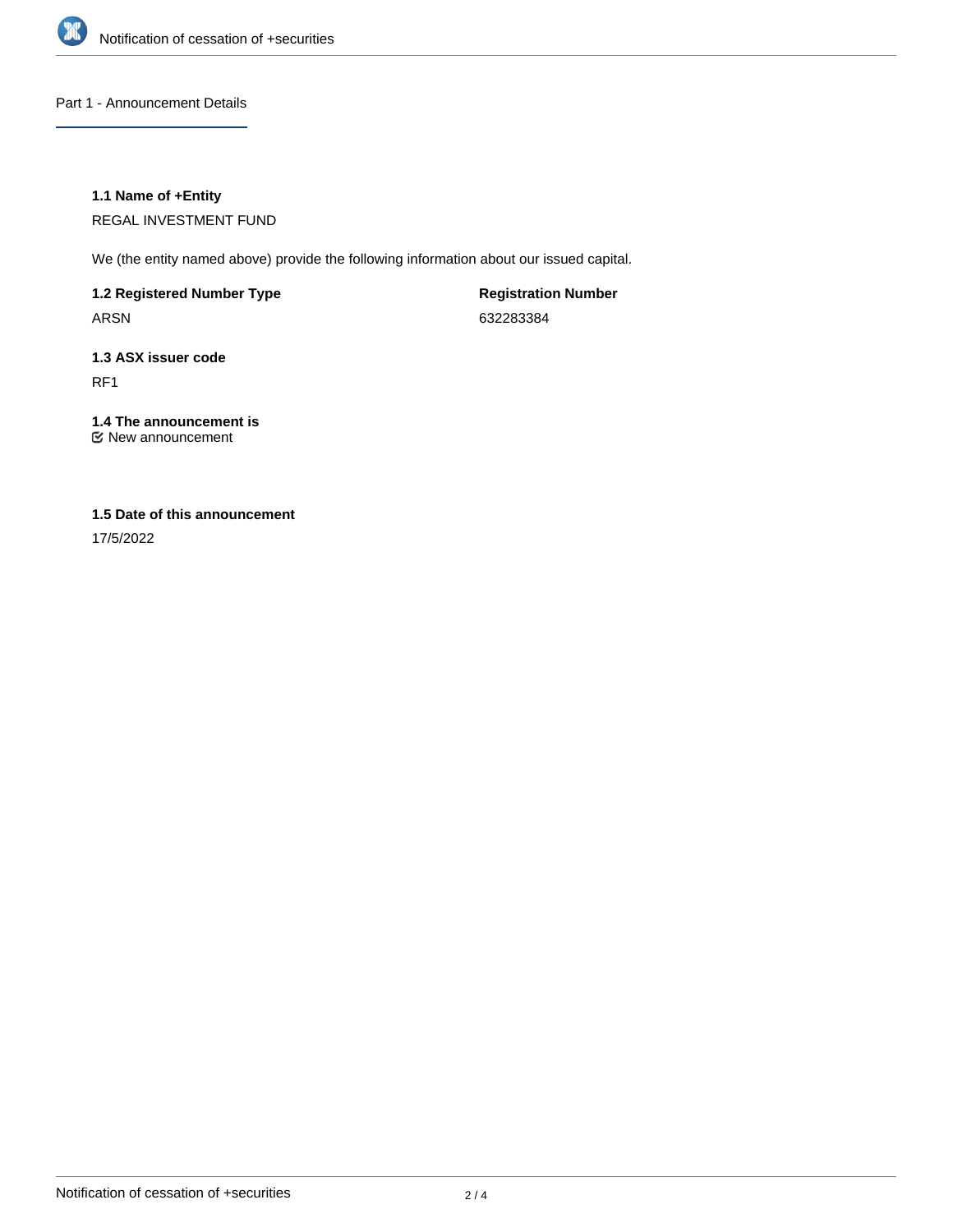

## Part 2 - Details of +equity securities or +debt securities that have ceased

## **ASX +Security Code and Description**

RF1 : ORDINARY UNITS FULLY PAID

#### **Quoted +equity securities or +debt securities that have ceased**

**Number of securities that have ceased**

84,845

**Reason for cessation** Cancellation pursuant to an on-market buy-back

| Date of cessation | Is the entity paying any consideration for the cessation? |  |
|-------------------|-----------------------------------------------------------|--|
| 6/5/2022          | $\alpha$ Yes                                              |  |

**In what currency is the consideration being paid?** AUD - Australian Dollar

**Total consideration paid or payable for the securities** AUD 326,042.940000000000

**Any other information the entity wishes to notify to ASX about the cessation?**